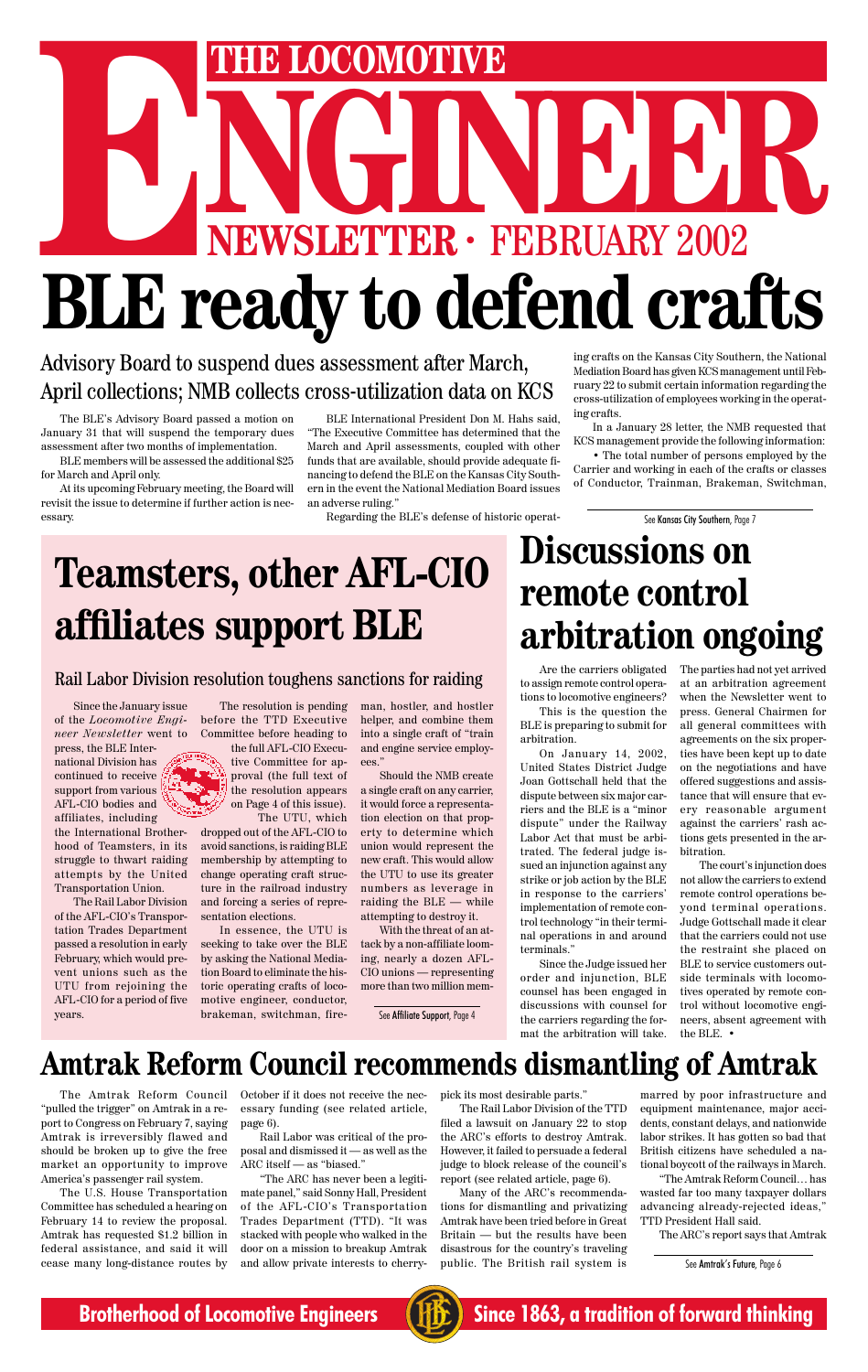### **RETIREMENT NEWS**

## **Railroad Retirement benefit changes**

The Railroad Retirement and Survivors' Improvement Act of 2001 (P.L. 107-90), enacted on December 21, 2001, makes a number of major changes to the Railroad Retirement Act. The legislation restores full early retirement eligibility at age 60 for railroad employees with 30 or more years of service; eliminates the maximum provision that had previously capped some employee and spouse railroad retirement benefits; reduces the basic eligibility requirement for an employee annuity from 10 to 5 years of service if performed after 1995; and provides increased benefits for some widow(er)s.

The following questions and answers describe the changes in railroad retirement benefit provisions brought about by this legislation.

#### **1. Why have the early retirement provisions of the new law been called a restoration of 60/30?**

Legislation effective in 1974 provided for full annuities for all employees who were age 60 and had 30 years of service and full annuities at age 60 for their spouses. Prior to this legislation, only female employees were eligible for full 60/30 benefits. While 1983 legislation retained the provision for early retirement at age 60 for employees with 30 years of railroad service and for their spouses, the 1983 law imposed a reduction for early retirement in the social security level tier I railroad retirement benefits awarded employees retiring before age 62 and their spouses. Tier II railroad retirement benefits, paid over and above tier I benefits, remained payable for both employees and spouses at age 60 without an age reduction.

The new law amends the Railroad Retirement Act by eliminating the tier I age reduction in 60/30 cases for employees whose railroad retirement annuities begin January 1, 2002, or later, even if they retire before they attain age 62. The spouses of such employees will also be eligible for full annuities at age 60. Such 60/30 annuities can begin with the first full month the employee and/ or spouse is age 60.

The Railroad Retirement Board estimates that the average annuity payable to an employee retiring in 2002 with 30 or more years of service would be about \$2,400 under the new law. Under prior law, the amount would have been about \$2,100 because of the required reduction in the tier I benefit.

**2. Will the beginning date of an employee's annuity determine whether his or her annuity is computed under the new law?**

If the employee's annuity began before January 1, 2002, and was awarded when the employee was under age 62, his or her tier I benefit will remain reduced for early retirement after December 31, 2001. The tier I benefit awarded such an employee's spouse will also be reduced for early retirement, regardless of whether the spouse retires at age 60 or 62, and regardless of the date the spouse's annuity begins.

However, if a disability annuitant

is age 60 and has 30 years' service, his or her spouse can now receive an annuity at age 60 without any age reduction if the spouse's annuity beginning date is January 1, 2002, or later.

**3. What was the railroad retirement maximum provision eliminated by the new law?**

Under prior law, the total amount of monthly annuities payable under the Railroad Retirement Act to an employee and spouse was lim-

ited to a maximum geared to the employee's average monthly earnings prior to retirement. This maximum provision was intended to create a "reasonable cap" based on an employee's earnings immediately prior to retirement.

However, the provision had the unintended effect of reducing benefits for long-service employees with moderate earnings and those with no earnings, or low earnings, in the 10-year period ending with the year the employee's annuity began. In an extreme case, it could cap benefits at an amount precluding payment of most, or even all, of the tier II benefits and supplemental annuity otherwise due.

In 2001, the average monthly employee benefit reduction under the maximum provision was \$164, and the average spouse reduction was \$78.

**4. Will those employees and spouses affected by the maximum provision, but whose annuities began before January 1, 2002, see an increase in their monthly annuity rates?**

If an employee's annuity began before January 1, 2002, any annuity reduction required by the railroad retirement maximum will be removed effective January 1, 2002, but no retroactive payments will be made for months prior to 2002. The removal of any benefit reductions applied to affected annuitants, about 2,600 retired employees and 12,000 spouses, should be completed by June 2002. Such annuitants can expect to receive accrual payments in late May 2002 retroactive to January, and increased regular monthly payments reflecting their new rates beginning with the monthly payment due on June 1, 2002. Notices are being sent by the Board to all affected annuitants in January 2002 advising them accordingly. Notices are also being sent in January to employees whose spouses may have been previously advised by the Board to defer filing for spouse benefits because of the adverse effects of the maximum provision, as their spouses would now want to consider filing for railroad retirement benefits.

**5. How has the basic service requirement of 10 years of creditable rail service been changed by the new law?**

The new law provides railroad re-

tirement annuities to employees with less than ten years (120 months) of railroad service if they are credited with at least five years (60 months) of railroad service after 1995. Benefits payable on the basis of this provision are

> not retroactive and are not payable for months prior to January 2002, but are payable beginning January 1, 2002, to those with five years of service after 1995. Employees previously denied benefits for insufficient service would have to file a new application for benefits.

Employees with five years of service after 1995 may qualify for a tier II benefit based on age and service at age 62. A tier I benefit is also payable by the Board, but only if the employee has an "insured status" under Social Security Act rules (usually 40 quarters of coverage), counting both railroad retirement and social security-covered earnings. In such a case, the retiree would qualify for a social security benefit based on nonrailroad social security earnings credits alone, and a tier I railroad retirement benefit based on combined social security and railroad retirement earnings credits. The tier I benefit would, however, be reduced by any social security benefit also payable.

If a retiree has no qualifying social security coverage, only a tier II benefit would be payable. Examples of persons without social security coverage could be Federal civil service employees hired prior to 1984, or some state or municipal employees previously not covered by social security.

#### **6. Will employees with five years of service also be eligible for railroad retirement disability annuities?**

Such employees may qualify for an annuity based on total and permanent, but not occupational, disability, and only if they have a disability insured status (also called a "disability freeze") under Social Security Act rules, counting both railroad retirement and social security-covered earnings. Unlike with a 10-year employee, a tier II benefit is not payable in disability cases until the employee attains age 62. And, the employee's tier II benefit will be reduced for early retirement in the same manner as the tier II benefit of an employee who retired at age 62 with less than 30 years of service.

**7. Will the survivors of employees with five years of service after 1995 be eligible for benefits?**

A deceased employee with five years' service after 1995 must still have a "current connection" with the rail industry in order for survivor annuities to be payable by the Board, rather than the Social Security Administration. For both a tier I and a tier II benefit to be payable, an "insured status" under Social Security Act rules at the time of the employee's death, using combined railroad retirement and social security covered earnings, is also required. Otherwise, only a tier II survivor benefit June  $2002$  would be  $$2,000$ .

would be payable in these cases.

**8. How are railroad retirement widow(er)s' benefits affected by the new law?**

Under prior law, the widow(er)'s tier I benefit, before any reductions for other benefits, was generally equal to the amount of the tier I benefit that the employee received at the time of his or her death; and a widow(er)'s tier II benefit was generally equal to 50 percent of the tier II benefit that was payable to the employee at the time of his or her death.

The new law establishes an "initial minimum amount" which yields, in effect, a widow(er)'s tier II benefit equal to the tier II benefit the employee would have received at the time of the award of the widow(er)'s annuity. It does this by adding a "guaranty amount," initially set at 50 percent of the employee's tier II, to the 100 percent tier I and 50 percent tier II benefits provided under prior law.

This "guaranty amount" will be offset each year by the dollar amount of the cost-of-living increases payable in both the tier I and tier II benefits provided under prior law. Consequently, such a widow(er)'s net benefit payment will not increase until such time as the widow(er)'s annuity, as computed under prior law with all interim cost-ofliving increases otherwise payable, exceeds the widow(er)'s annuity computed under the initial minimum amount formula.

#### **9. What would be a basic example of how this initial minimum amount works?**

Assume that a 68 year-old widow becomes entitled in June 2002 to a railroad retirement widow's annuity. The widow is not entitled to any social security benefits. The employee had been receiving a railroad retirement annuity of \$2,000 a month, comprised of a tier I benefit of \$1,200 and a tier II benefit of \$800. Consequently, the widow's tier I benefit on her annuity beginning date is \$1,200. Her tier II benefit under prior law (50 percent of the employee's tier II) is \$400; and, under the new law, her "guaranty amount" is \$400. Her railroad retirement widow's annuity as



Next, assume a cost-of-living adjustment (COLA) payable in January 2003 yields a 4 percent increase in tier I benefits and a 1.3 percent increase in tier II benefits, for a total dollar amount of \$53.20. This amount is offset from the \$400 guaranty amount, reducing it to \$346.80, so that the \$2,000 amount payable to the widow (before any deduction for the Part B Medicare premium) does not change. The amount payable to the widow will increase only when the tier I and tier II amounts computed under prior law with subsequent costof-living increases exceed \$2,000. Assuming that the COLA remains at a steady 4 percent, this would occur with the COLA payable in January 2010. The average COLA paid over the last five

See Retirement, Page 3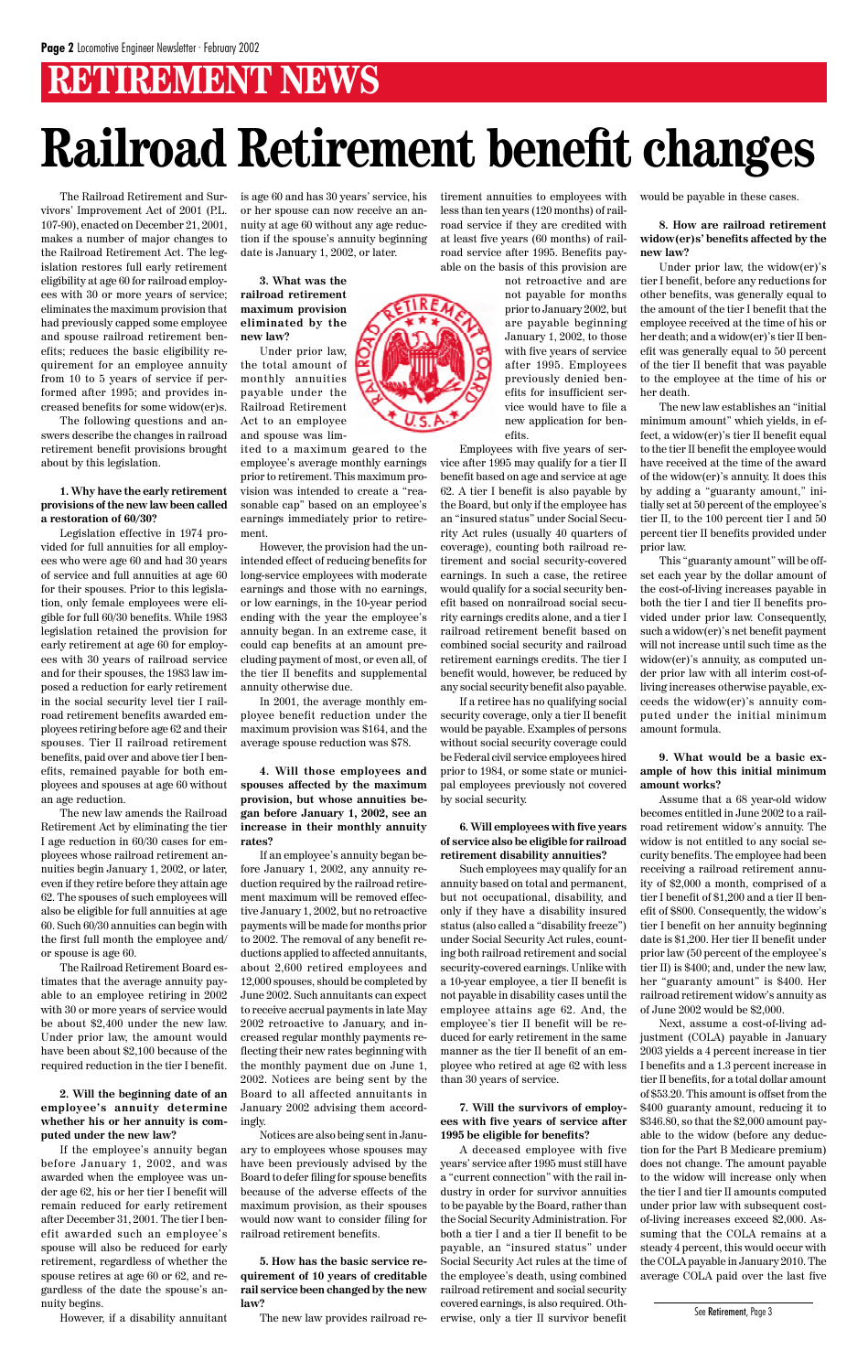### **RETIREMENT NEWS**

years, including the COLA payable in January 2002, was 2.4 percent.

**10. What if the widow(er) is also entitled to social security benefits?**

Widow(er)s' tier I benefits will continue to be reduced for entitlement to social security, certain public service pensions and dual railroad retirement entitlement. However, while widow(er)s' railroad retirement annuities will be reduced by subsequent social security and applicable public service pension cost-of-living increases, the total amount of combined benefits will not decrease from the total payable before the cost-of-living adjustment.

#### **11. What would be a basic example of how this would work?**

Assume that a 67 year-old widow becomes entitled in June 2002 to a railroad retirement widow's annuity. The employee had been receiving a railroad retirement annuity of \$1,500 a month, comprised of a tier I benefit of \$900 and a tier II benefit of \$600. This widow's tier I benefit on her annuity beginning date (and before any dual benefit reduction) is \$900. Her tier II benefit under prior law (50 percent of the employee's tier II) is \$300; and, under the new law, her "guaranty amount" is \$300. Her widow's initial minimum

amount on her annuity beginning date (before any reduction for dual benefits) is \$1,500. The widow is also entitled to a social security benefit, based on her own earnings, of \$1,100 a month.

Thus, at the time her railroad retirement widow's annuity begins, her net annuity would be \$600 and her total combined social security and railroad retirement benefits would be \$1,700.

Again assume that a cost-of-living adjustment (COLA) payable in January 2003 yields a 4 percent increase in tier I and social security benefits and a 1.3 percent increase in tier II benefits. The total dollar amount of this widow's tier I and tier II benefit increases would be \$39.90. This amount is subtracted from the \$300 guaranty amount, reducing it to \$260.10. In this case, tier I is not actually payable because it is reduced to zero for the social security benefit. The guaranty amount is reduced by the tier I and tier II cost-of-living increases, not the social security increase. Her net railroad retirement widow's annuity (before any deduction for the Part B Medicare premium) would be \$564 (her increased tier II of \$303.90 plus the reduced guaranty amount of \$260.10). However, the total amount of combined benefits payable rises to \$1,708 because her social security benefit was increased by the 4 percent COLA to \$1,144.

**12. When is this provision effective and to which widow(er)s does it apply?**

Effective February 1, 2002, but not retroactively payable before that date, the widow(er)s' guaranty provision applies to all widow(er)s whose annuities begin February 1, 2002, or later, and to some, but not all, widow(er)s on the rolls before the effective date.

While legislation enacted in 1981 provided a new formula for computing tier II benefits, most awards to widow(er)s continued to be made under the pre-1981 formula during a subsequent 5-year transition period. Those widow(er)s' annuities reflecting this pre-1981 formula are not affected by the new amendments. Also, many of the widow(er)s' annuities currently being paid under the 1981 amendment formula are, because of subsequent costof-living adjustments, already higher than the annuity that would be payable under the new law. The Railroad Retirement Board estimates that between one-fourth and one-third of the widow(er)s on its rolls will have an initial minimum amount, computed as of their annuity beginning date, that still exceeds their regular annuity computation with cost-of-living increases.

**13. When can these widow(er)s expect to see this increase in their monthly benefit?**

Widow(er)s affected by this change

can expect to receive any accrual payments, retroactive to February, in late April 2002, and increased regular monthly payments reflecting their new rates beginning with the payment they receive on May 1, 2002. Letters are being sent in January to affected widow(er)s on the Board's rolls advising them of the change in the law, and also advising them as to whether they will receive an increase. Widow(er)s who are due an increase do not need to take any action or contact the Board.

**14. How can individuals find out**

**more information about how these changes affect them?**

The Board is making every effort to notify by mail all parties affected by this legislation as soon as possible.

Railroad Retirement Board offices are open to the public Monday through Friday, except on Federal holidays. Persons can find the address and telephone number of the Board office serving their area by calling the Board's automated toll-free Help Line at 1-800- 808-0772, or from the Board's Web site at www.rrb.gov.

Patience on the part of annuitants would be appreciated when contacting Board offices, as a higher than usual volume of calls is expected as a result of this legislation. E-mail inquiries about this legislation can be sent to the Board by going to the Board's Web site and clicking on "Send us a secure message" under "Latest News." •

#### Retirement

#### Continued from Page 2

On December 21, President Bush signed the Railroad Retirement & Survivors' Improvement Act of 2001. BLE members planning to take advantage of the new law by opting for early retirement, or those with specific questions on how this will impact their retirement should contact the U.S. Railroad Retirement Board.

A complete copy of the text of H.R. 10 is available on the U.S. House of Representatives website at: http://www.house.gov.

Telephone Numbers for major RRB field offices are listed below: Albany, NY: (518) 431-4004 Albuquerque, NM: (505) 346-6405 Altoona, PA: (814) 946-3601 Atlanta, GA: (404) 331-2841 Baltimore, MD: (410) 962-2550 Bellevue, WA: (206) 553-5483 Billings, MT: (406) 247-7375 Birmingham, AL: (205) 731-0019 Boston, MA: (617) 223-8550 Buffalo, NY: (716) 551-4141 Charlotte, NC: (704) 344-6118 Chicago, IL: (312) 751-4500 Cincinnati, OH: (513) 684-3188 Cleveland, OH: (216) 522-4053 Covina, CA: (626) 339-9993 Decatur, IL: (217) 423-9747 Denver, CO: (303) 844-4311 Des Moines, IA: (515) 284-4344 Detroit, MI: (313) 226-6221

## **Railroad Retirement questions?**

#### Contact one of these RRB Field Offices for answers

Duluth, MN: (218) 720-5301 Fargo, ND: (701) 239-5117 Fort Worth, TX: (817) 978-2638 Harrisburg, PA: (717) 221-4490 Houston, TX: (713) 209-3045 Huntington, WV: (304) 529-5561 Indianapolis, IN: (317) 226-6111 Jacksonville, FL: (904) 232-2546 Joliet, IL: (815) 740-2101 Kansas City, MO: (816) 426-5884 Little Rock, AR: (501) 324-5241 Louisville, KY: (502) 582-5208 Mesa, AZ: (480) 610-5990 Milwaukee, WI: (414) 297-3961 Nashville, TN: (615) 736-5131 New Orleans, LA: (504) 589-2597 New York, NY: (212) 264-9820 Newark, NJ: (973) 645-3990 Oakland, CA: (510) 637-2973 Omaha, NE: (402) 221-4641 Philadelphia, PA: (215) 597-2674 Pittsburgh, PA: (412) 395-4634 Portland, OR: (503) 326-2143 Richmond, VA: (804) 771-2997 Roanoke, VA: (540) 857-2335 Sacramento, CA: (916) 498-6654 Salt Lake City, UT: (801) 524-5725 Scranton, PA: (570) 346-5774 Spokane, WA: (509) 353-2795 St. Louis, MO: (314) 539-6220 St. Paul, MN: (651) 290-3491 Tampa, FL: (813) 228-2695 Westbury, NY: (516) 334-5940 Wichita, KS: (316) 687-5973

The enactment of Public Law 107- 90 (H.R. 10) did not change the way railroad retirement annuity payments are treated under Federal income tax provisions.

For Federal income tax purposes, most Railroad Retirement Act annuities are divided into two components. The first component is the amount, if any, which is equivalent to what the annuitant would have received under the Social Security Act if rail service had always been covered by that Act instead of the Railroad Retirement Act. The second annuity component for Federal income tax purposes is the amount, if any, in excess of what social security would have paid to the annuitant if it had always covered rail service.

The annuity component that is equivalent to a social security benefit is taxed like a true social security benefit. The part of the annuity that exceeds what social security would pay is taxed like a private pension. This is an important distinction because the effective tax rate on social security benefits is lower than the effective tax rate for private pensions. Private pension payments, after adjustment to compensate for previously taxed contributions made to the pension plan by employees during their working years, are taxed like ordinary income.

When a rail employee receives an annuity before age 62 on the basis of 30 or more years of service, or because of an occupational disability, no part of the annuity is equivalent to a social security benefit. This is true because social security does not pay benefits based on age to anyone before age 62, and it does not pay occupational disability benefits.

Thus, the entire annuity amount paid to an employee before age 62 based on age or occupational disability exceeds the amount that would be payable under the Social Security Act and is taxed like a private pension. This situation changes when the individual attains age 62. At that point, a part of the annuity immediately becomes equivalent to what a reduced age social security benefit would be. That portion of the annuity is thereafter subject to the more lenient tax provisions applicable to social security benefits.

As a result of enactment of H.R. 10, annuities awarded to individuals on or after January 1, 2002, on the basis of 30 or more years of rail service will not be reduced when individuals are under age 62. Such an unreduced 30/60 annuity, just like a reduced 30/60 annuity, will not have a social security equivalent component until the annuitant attains age 62. Until then, the entire annuity amount will be taxed like a private pension.

After the individual attains age 62, a part of the annuity will be taxed under the more lenient tax provisions applicable to social security benefits. However, before and after attaining age 62, employees receiving unreduced annuities will have more income subject to tax than they would if they received reduced annuities. This is true because they will be receiving more money, not because of any change in the way Federal income tax provisions apply to Railroad Retirement Act annuity payments.

Finally, provisions of the Railroad Retirement Act have long exempted annuities from State income tax. This was not changed by H.R. 10. •

#### No change in federal income tax provisions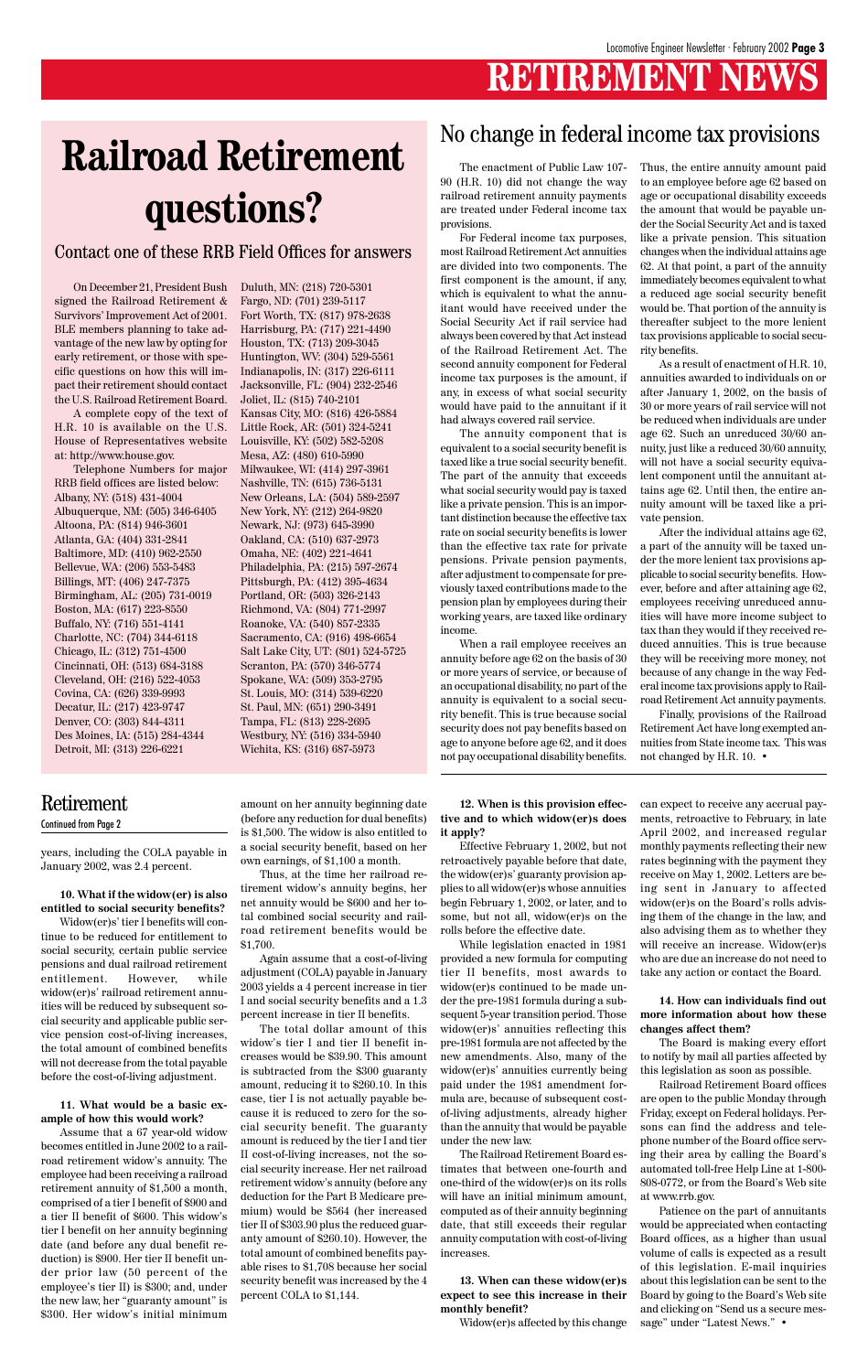### **BLE NEWS**

bers — have pledged to support the BLE if it is forced to fight for its survival. These unions have also directly contacted the National Mediation Board and specifically asked the NMB not to combine operating crafts in the railroad industry.

In recent weeks, 12 unions representing more than 5 million members have written letters to the National Mediation Board and to BLE International President Don M. Hahs, urging the NMB not to change existing craft lines in the railroad industry and pledging to support the BLE.

Since publication of the January issue of the Newsletter, the BLE has received letters of support from six additional unions.

In a February 20 letter to President Hahs, the International Brotherhood of Teamsters lent its full support to the BLE.

"It is my understanding that UTU severed its ties with the AFL-CIO for the sole purpose of raiding the BLE," wrote Teamster General President James P. Hoffa. "Such action must not be tolerated.

"Be assured that the Teamsters will

support the BLE in its campaign to convince the National Mediation Board to refrain from changing its long term definition of rail operating crafts to a single craft. We, like the BLE, understand what it means to honor another union's historical jurisdiction, and we vow to work closely with the BLE on this important issue," Hoffa concluded.

The Teamsters represent 1.4 million workers in various industries, including truck drivers and dock workers.

On January 21, the International Brotherhood of Boilermakers, Iron Ship Builders, Blacksmiths, Forgers & Helpers (IBB) wrote a letter to NMB Chairman Francis J. Duggan, urging the NMB to continue its definition of separate rail operating crafts.

"Today, just as in the past, there is an engineer and a trainman's class and craft," wrote Joseph A. Stringer, Direc-

tor of the IBB's Railroad Division. "The Boilermakers urge the Board to continue its long-standing ruling for the good of all rail workers."

The IBB represents more than 100,000 workers throughout the United States and Canada in construction, repair, maintenance, manufacturing and related industries.

On January 23, the American Train Dispatchers Department of the BLE contacted the NMB regarding the legitimacy of separate operating crafts. ATDD President Leo McCann wrote, "Throughout the railroads' history there have been two operating crafts."

Also on January 23, the BLE received a pledge of support from the Service Employees' International Union-National Conference of Firemen & Oilers (NCFO). The SEIU-NCFO represents more than 1.2 million members, including railroad shop laborers, utility men, oilers, and other crafts.

"The BLE has the full support of the National Conference of Firemen & Oilers with thwarting any raiding attempts by the UTU," wrote George J. Francisco Jr., President of the NCFO.

On January 24, the Brotherhood of Maintenance of Way Employes wrote a letter to the NMB, clearly expressing the fact that it opposes modifications to railroad crafts or classes, "such as that sought by the UTU."

"BMWE continues to oppose NMB intrusion into matters of employee selforganization," wrote BMWE President Mac A. Fleming.

With more than 50,000 members, the BMWE represents rail workers who build and maintain the railroad track and structures in the U.S. and Canada.

On January 31, the BLE received a letter of support from the 240,000-member International Association of Fire Fighters (IAFF).

"We are pleased to offer… our support for your efforts in defending against the attacks that have recently been waged against your union by the United Transportation Union," wrote IAFF General President Harold A. Schaitberger.

Copies of all letters are available on the BLE website. •

On February 5, the National Transportation Safety Board issued a final report blaming the fatal 1999 collision between an Amtrak train and a tractor-trailer on the truck driver's failure to stop when he heard the warning bells and saw the crossing gates.

The truck driver drove around the safety gates at the grade crossing in Bourbonnais, Ill., NTSB investigators said, resulting in a fiery crash that left 11 people dead and 122 injured. It also caused an estimated \$14.3 million in damages.

The driver felt he could cross the tracks before the train reached the intersection, a judgment "likely impaired by fatigue," the NTSB concluded. The truck driver had only three to five hours of sleep in the 38 hours before the accident, the NTSB said.

The BLE's Safety Task force was an active participant in the NTSB's entire accident investigation process, including its public hearing and sunshine meeting, where the final report was introduced. BLE General Secretary-Treasurer W.C. "Bill" Walpert, Chairman of the Safety Task Force, recognized the participation of Safety Task Force members Carl Fields of BLE Division 682 (Hammond, Ind.), Tom O'Brien of BLE Division 520 (Joliet, Ill.) and John P. Tolman, Assistant to the International President.

NTSB investigators further concluded that the crossing gates and warning lights were working properly at the time of the crash, which happened on March 15, 1999. The accident occurred when Amtrak's City of New Orleans smashed into a tractortrailer truck loaded with steel at a grade crossing.

An investigation by the Illinois State Police found that the gates were not working correctly at the time of the accident, but that the driver, John R. Stokes, drove past flashing red lights at the crossing. During NTSB hearings, witnesses differed on whether the crossing gate struck the trailer as Stokes drove his truck across the tracks. Stokes told authorities after the crash that he didn't see the train approaching, and claimed the bells, lights and gates started after he began crossing the tracks. The Illinois police report agreed with the NTSB report in concluding that Stokes was "physically impaired by extreme sleep deprivation or fatigue." Federal rules require truck drivers to take an eight-hour break after 10 hours of driving, but Stokes reportedly had a much shorter rest.

#### NTSB says truck driver in 1999 Amtrak collision 'impaired by fatigue'

## **BLE gains exclusive right to attend apprentice engineer training classes**

The Brotherhood of Locomotive Engineers and the Grand Trunk Western Railroad have signed a new contract that gives the BLE the exclusive right to attend apprentice engineer training classes.

In addition, the BLE and GTW signed a Letter of Understanding, which gives apprentice engineers an immediate increase in pay of almost \$50 per basic day.

According to the agreement, BLE representatives will attend the apprentice engineer training classes, "for the purpose of addressing apprentice engineers in connection with familiarizing them with their rights and obligations with respect to training and pro-

Grand Trunk contract gives apprentice engineers increase of nearly \$50 per basic day

motion under agreements between the Carrier and the BLE, as well as other matters related to apprentice engineer training."

The agreement, ratified by BLE members on the GTW, was negotiated by BLE General Chairman John M. Karakian with assistance from International Vice-President Paul T. Sorrow. The agreement also establishes a union shop provision.

The Letter of Understanding provides apprentice engineers with an eight-hour basic day of \$180 per day over a five-day weekly guarantee. The Letter of Understanding modified GTW's former six-day guarantee rate of \$836.15 (\$139.35 per day) to a fiveday guarantee at a rate of \$900 (\$180 per day).

Brother Karakian noted that the new GTW apprentice engineer basic day is greater than the basic day of any conductor on the GTW.

In the event apprentice engineers are required to work on either the sixth or seventh day in that work week, they will be paid \$180 for each additional day in excess of five days worked.

The International Division commends General Chairman Karakian, Vice-President Sorrow, and the other members of the Grand Trunk Western General Committee for their work in negotiating this agreement. •

### Affiliate Support

Continued from Page 1

#### Passed on February 7, 2002

WHEREAS, the American Federation of Labor-Congress of Industrial Organizations (AFL-CIO) is a voluntary federation of America's unions, representing more than 13 million working women and men nationwide; and

WHEREAS, the AFL-CIO's mission is to bring social and economic justice to our nation by enabling working people to have a voice on the job, in government, in a changing global economy and in their communities;

WHEREAS, the AFL-CIO seeks to promote and protect the rights, interests and safety of its affiliates and members through solidarity, aggressive representation and education;

NOW THEREFORE, we hereby RESOLVE that any affiliate that leaves the AFL-CIO with the intent of raiding an affiliated union shall not be allowed back into the House of Labor for a period of not less than five years; and

BE IT FURTHER RESOLVED that such organizations shall not be allowed to renew or apply for any AFL-CIO membership status unless or until they merge with a labor organization that is an affiliate of the AFL-CIO, or said organization is under new leadership;

AND BE IT FURTHER RESOLVED that there shall be a 45 day grace period from the date of adoption of this resolution for any organization to be notified of the charges and the changes of this resolution.

#### **Resolution of the Rail Labor Division, Transportation Trades Department, AFL-CIO**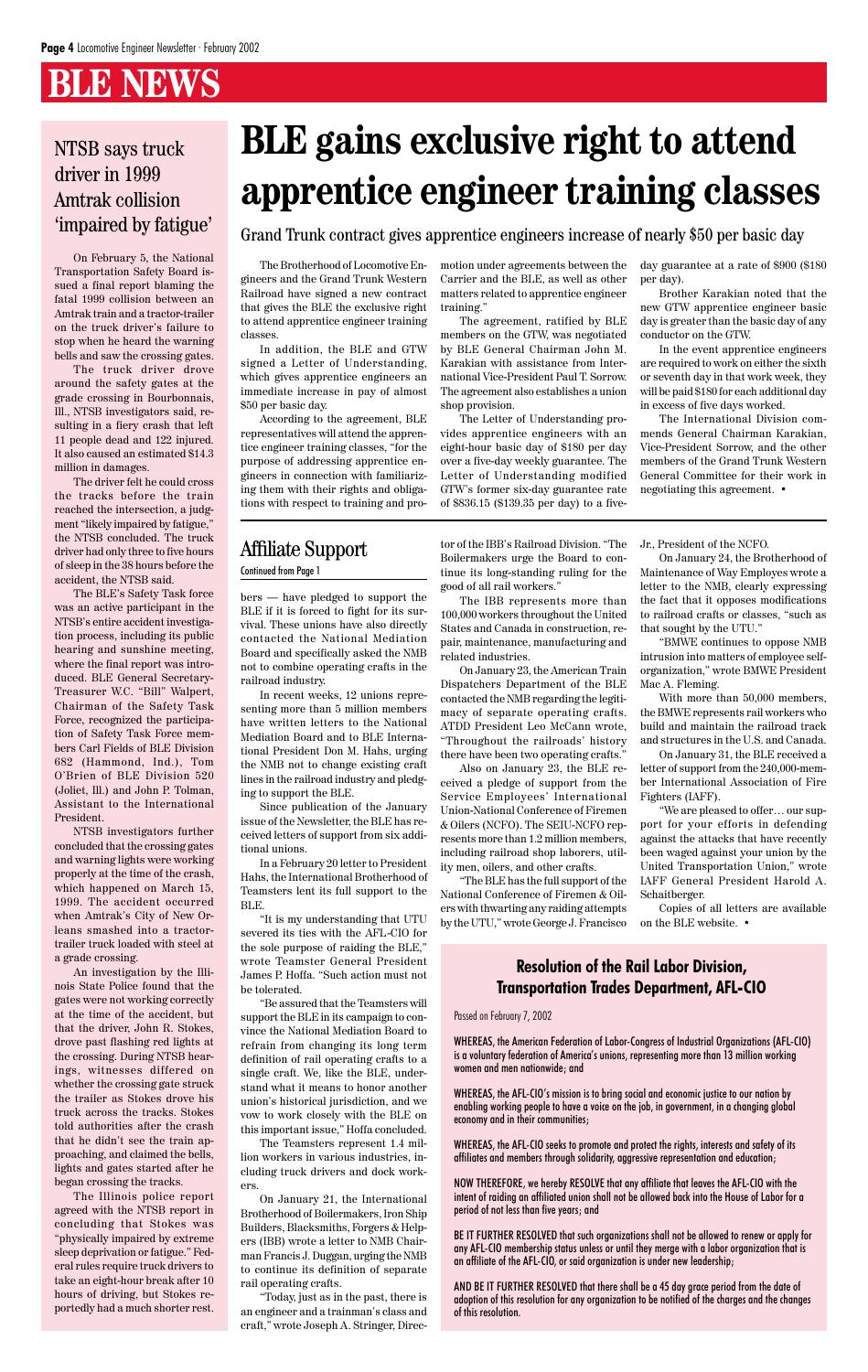### **CARRIER**

On January 22, Burlington Northern Santa Fe Corp. said its fourth-quarter profits — before unusual — items fell to \$472 million.

The Fort Worth, Texas-based transport giant, the No. 2 U.S. railroad behind Union Pacific, said net profits fell to 46 cents per-share from 65 cents per-share a year earlier.

Excluding unusual items, including a \$42 million after-tax charge for workforce reduction related costs, earnings were

2001 fourth quarter were \$2.27 billion, 2 percent lower on over 3 percent higher ton-miles compared with the same 2000 period.

Revenues fell to \$2.3 billion from \$2.34 billion a year earlier, in part because of the loss of a major transport contract with giant automaker General Motors.

BNSF's earnings per share for the full year ended December 31, 2001, including unusual items, was \$1.87 on a diluted basis compared with earnings of \$2.36 per diluted share in 2000. Operating expenses of \$7.39 billion for full-year 2001 increased by \$330 million or 5 percent on 2 percent higher ton-miles. Fullyear operating income fell to \$1.79 billion from \$2.15 billion in 2000. •

57 cents a share in the latest period. Freight revenues for the pared with C\$237-million (\$1.20) a year earlier. Revenue rose to C\$1.54 billion In the quarter, CN reported net income of C\$296-million (\$1.48 a share), comfrom C\$1.39 billion. Of that, the acquisition of WC, effective on Oct. 9, contributed net income of C\$17 million (8¢) and C\$129-million of additional revenue.

### Burlington Northern Santa Fe



Canadian National Railway Co. paid little heed to the recession in the fourth quarter of 2001, posting a 25% increase in profit over the same quarter one year ago.

While the railway's earnings were inflated by the acquisition of the Wisconsin Central Transportation Corp., it also managed to control costs while finding 10% more revenue.

CP will spend between C\$10 million and C\$12 million on cleanup of a Jan. 18 derailment of 31 ammonia cars at Minot, N.D. Total costs will depend on any. lawsuits, but CP has an insurance policy that kicks in after C\$7 million.  $\cdot$ 

The company's operating ratio, a measure of efficiency based on the percentage of revenue needed to run the railway, improved by 2.2 points in the quarter to an industry leading 66.1%.

For the year, CN had income of C\$978 million on an adjusted basis. That's up from C\$879 million a year earlier. Excluding one-time items, CN had income of C\$1.04 billion (\$5.23), up from C\$937 million (\$4.67) in 2000. Revenue was C\$5.65 billion, up from C\$5.43-billion.

### Canadian National Railway

Canadian Pacific Railway expects a "tough first half" because of the economic downturn and possible drought conditions for grain crops in Western Canada, company executives told a news wire service on January 22.

The firm released fourth-quarter financial results on January 21. Profits, excluding nonrecurring items, fell 5 percent to C\$118 million (\$73.3 million), or 74 Canadian cents per share. In the final quarter of 2000, it earned C\$124 million, or 78 Canadian cents a share.

A severe drought in 2001 in southeastern Alberta and southwestern Saskatchewan drastically reduced CP's grain shipments. While it is early in the year, a mild winter and the resulting lack of snow are again raising concerns about moisture levels in Western Canada.

As part of a cost-cutting operation in 2002, CP expects to abandon about 300 miles of under-used lines and to pare an undisclosed number of jobs. After cutting more than 1,300 staff last year, CP employs about 16,900.

### Canadian Pacific Railway



CSX Corp., the parent company of CSX Transportation, reported on January 23 a fourth-quarter 2001 profit of \$65 million, or 31 cents per share, up from \$54 million, or 26 cents per share, the previous year.

CSXT operates the third-largest railroad in the United States. The latest three-month period was the seventh consecutive quarter CSXT has reported earnings exceeding the previous year's earnings.

declines for domestic grain, food products, ore and mineral products, steel and  $\,\cdot\,$  cent per share, when the company took a work force reduction charge of \$39 It also said shipments rose for paper products, export grain, certain chemical and plastics products and military shipments. These were partially offset by

scrap metal shipments and intermodal products, mostly due to the slow economy.  $\degree$  million, or 10 cents per share. Kansas City Southern said it expects coal revenues to decline in 2002 as the  $\,\cdot\,$ 



Despite the recession, surface transportation, which includes the rail and intermodal units, had its strongest earnings since the first quarter of 1999. Operating income was \$246 million, excluding the litigation provision, up from \$205 million in the fourth quarter of 2000.

The recession and the slowdown in business following the events of Sept. 11 drove down chemicals, autos, metals, paper, minerals and intermodal revenue for the quarter, but coal remained solid.

For 2001, CSX net income from continuing operations was \$293 million, or \$1.38 per share, compared to \$186 million, or 88 cents per share, for 2000. Excluding the litigation provision, net income from continuing operations was \$330 million or \$1.55 per share, an increase of 77 percent. •

CSX Transportation

Norfolk Southern **SOUTHERN** Corp. said on January 23 that

cost control measures helped its fourth-quarter and yearly earnings beat Wall Street expectations despite the slow economy.

The holding company, which owns the Norfolk Southern Railroad, earned lion. KCS said its net tons of coal shipped increased about 35 percent from third-  $\,$  \$115 million, or 30 cents per share, in the three months ended Dec. 31, including an after-tax gain of \$12 million, or 3 cents per share, from the sale of a real estate parcel.

That compared with earnings in the fourth quarter of 2000 of \$5 million, or 1

#### Norfolk Southern Corp.



Union Pacific Corp.

Union Pacific Corp., North America's biggest railroad operator, said on January 24 that fourth-quarter profits shot up 20 percent amid a strong pickup in coal shipments. The firm, which also owns a trucking operation, said that quarterly net income was \$275 million, or \$1.06 share, up from \$229 million, or 90 cents. The 2000 fourth quarter figures excluded a \$72 million charge for job cuts. Operating revenues rose 2 percent to \$3 billion from \$2.95



Energy-related revenues, mainly for carrying coal, were up 13 percent from the same three months ended Dec. 31, 2000. Agricultural shipments, including a

### Kansas City Southern



jump in grain shipments to Mexico, rose 8 percent, according to spokesman John Bromley.

Consumer-related revenues, such as industrial products, chemicals and automotive, dropped. Intermodal business, involving shipments carried on both rail and other transport forms, such as trucks, rose 1 percent.

Results were helped by a 10 percent rise in worker productivity and a 20 percent drop in fuel and utilities costs, Union Pacific said.

For all of 2001, net income rose 6 percent to \$966 million, or \$3.77 a share. For all of 2000, profits were \$914 million, or \$3.61 a share, before the after-tax charge for staff cuts.

Revenues grew slightly to \$1.53 billion, compared with \$1.52 billion in the result of a contractual rate reduction at one customer and the expiration of an-  $\degree$  fourth quarter of 2000, despite a 1 percent, or 20,600-unit, decrease in carloads. Annual profits rose to \$375 million, or 97 cents per share, including an after-KCS said its equity earnings from its railroad in Mexico, Grupo TFM, tenta-  $\degree$  tax gain of \$13 million, or 3 cents per share, related to the 1998 sale of Norfolk tively increased \$2.2 million and interest expense declined \$1.7 million. It said • Southern's former motor carrier subsidiary, North American Van Lines Inc. In those improvements were partly offset by a \$9.8 million increase in the income  $\degree$  2000, the company earned \$172 million, or 45 cents per share, including a work force reduction charge of \$101 million, or 26 cents per share. • aaaaaaaaaaaaaaaaaaaaaaaaaaaaaaaaaaaaaaaaaaaaaaaaaaaaaaaaaaaaaaaaa aaaaaaaaaaaaaaaaaaaaaaa aaaaaaaaaaaaaaaaaaa aaaaaaaaaaaaaa aaaaaaaaaaaaaaaaaaaaaaa aaaaaaaaaaaaa aaaaaaaaaaaaaaaaaaaaaaaaaaaaaaaaaa

Union Pacific, which has ridden a broad rally in rail stocks fueled by hopes of a up swing in the U.S. economy, is up 12 percent over the last 12 months. •

Kansas City Southern Industries Inc. said on January 31 that fourth-quarter profits more than doubled, helped by a surge in domestic coal shipments.

The railroad reported net income of \$11.1 million, or 18 cents share, compared with \$3.6 million, or 6 cents, a year earlier. Revenues increased 8 percent, to \$145.5 million from \$134.8 mil-

quarter levels because of strong demand from utility plants.

other contract.

tax provision. •

aaaaaaaaaaaaaaaaaaaaaaaaaaaaaaaaaaaaaaaaaaaaaaaaaaaaaaaaaaaaaaaaa aaaaaaaaaaaaaaaaaaaaaaa

aaaaaaaaaaaaaaaaaaaaaaaaaaaaaaaaaaaaaaaaaaaaaaaaaaaaaaaaaaaaaaaaa aaaaaaaaaaaaaaaaaaaaaaa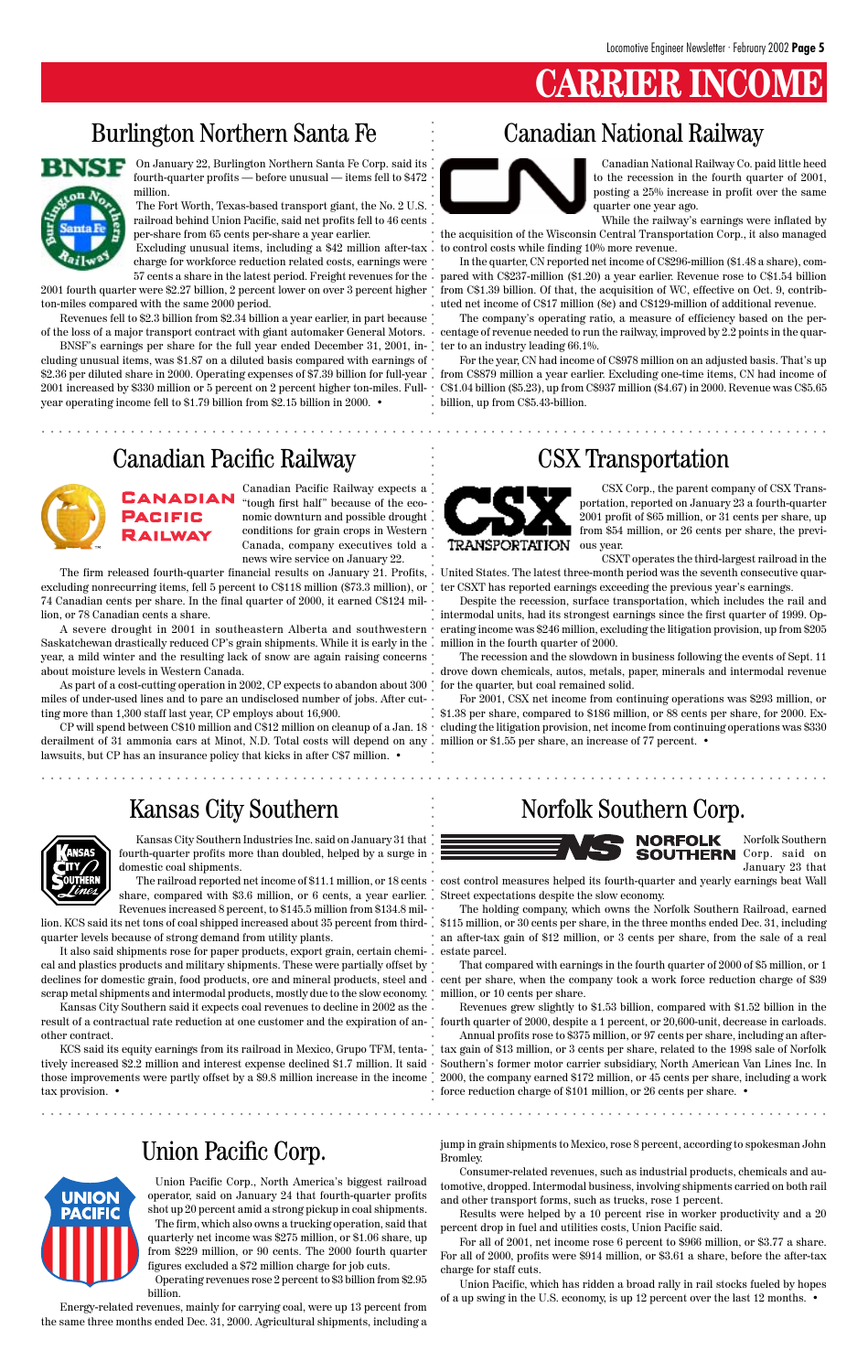### **BLE NEWS**

should be relieved of policymaking duties and land ownership. After a transition period, private operators would be allowed to compete for contracts to run specific routes. Under the ARC's plan, a new subsidiary of Amtrak would conduct train operations, ultimately franchising out some or all routes through competitive bidding.

Another subsidiary

As part of the Rail Labor Division of the AFL-CIO's Transportation Trades Department, the BLE was one of 11 rail unions to file a lawsuit on January 22 to block the Amtrak Reform Council (ARC) from

filing a report with Congress, which calls for the breakup of Amtrak.

Unfortunately, the lawsuit did not convince a federal judge to block the release of the report, which ARC delivered to Congress on February 7 (see related article, page 1).

The ARC "acted in an arbitrary and capricious manner and contrary to law," said the Rail Labor Division (RLD), which represents the vast majority of workers in the passenger and freight rail industry.

"Instead of providing an objective assessment of Amtrak's operations and finances as Congress intended, the ARC has long pursued an ideological agenda to dismember and then sell-off Amtrak to private interests," said RLD Chair Mark Filipovic. "We've long known that the ARC is a rogue group wasting taxpayers' dollars to achieve a result Americans do not want. But in the last few months the ARC has taken its self-appointed missionary zeal to new, and illegal, extremes."

Specifically, the suit filed in the U.S. District Court for the District of Columbia, contends that the ARC:

• In violation of the law, did not take into account the actual assessments of an independent consultant and the Department of Transportation's Inspector General when formulating its recommendation to Congress;

• Acted in "excess of its authority" by recommending the breakup of Amtrak as a national system, when it was legally mandated to offer a plan for a "restructured" national intercity passenger rail system;

• Was structured in violation of the Constitutional requirement for separation of powers. Each of the three branches of the government — legislative, executive and judicial — are charged with certain duties by the U.S. Constitution and these powers are separated through a system of checks and balances



which keep any one branch from becoming overly powerful. While the ARC performs a function that is "executive in nature" by finding that Amtrak will not be operationally selfsufficient, eight of its 11 members were appointed by Congress and not the Executive Branch, which traditionally fulfills this role in the separation of powers. After this finding,

Amtrak must prepare a liquidation plan and Congress must act on an expedited schedule to approve changes to Amtrak or disapprove its liquidation; and

• Vote on liquidation would occur through a joint resolution of Congress which would violate the requirements of Article I of the Constitution regarding how legislation is presented to the President.

"Congress has for good reason repeatedly voted to curb the funding and the work of the ARC," said Sonny Hall, president of the AFL-CIO's Transportation Trades Department, the RLD's parent organization. "But by flaunting the law, ARC keeps muddying up what should be a healthy national debate about passenger rail in this country. The courts can now complete the job that Congress started — to reign in the ARC and stop it from ignoring its congressional mandate."

Currently on Capitol Hill, the Bush administration and Congress are preparing to make decisions on the future of passenger trains in America. Amtrak must be reauthorized this year, and numerous ideas are being discussed on a future structure for train operation, ranging from giving Amtrak more money to breaking up the company into smaller, private companies serving only major passenger corridors.

In addition to Rail Labor, Amtrak does have other supporters. Transportation Secretary Norm Mineta told the U.S. Conference of Mayors on January 24 that he would like Congress to give Amtrak \$521 million in the 2003 budget, and speed up reauthorization of its charter to continue providing passenger rail service.

The plaintiffs in the suit were the unions of Rail Labor Division, Transportation Trades Department, AFL-CIO; Brotherhood of Maintenance of Way Employes; Transport Workers Union of America: Brotherhood of Locomotive Engineers; Transportation-Communications International Union; International Association of Machinists and Aerospace Workers; Brotherhood of Railroad Signalmen; National Conference of Firemen and Oilers, SEIU; International Brotherhood of Electrical Workers; the Sheet Metal Workers International Association; the International Brotherhood of Boilermakers; the Hotel Employees and Restaurant Employees International Union; and the American Train Dispatchers Department, BLE.

The RLD is a division of the AFL-CIO's Transportation Trades Department, whose 34 member unions represent several million workers in the aviation, rail, transit, trucking, highway, longshore, maritime and related industries. •

## **ARC issues report over Labor's objections**

Amtrak President George Warrington announced on January 31 that Amtrak will eliminate 300 management positions and 700 agreement positions in an effort to boost the railroad's bottom line.

The layoffs are expected to cut Amtrak's operating costs

by \$110 million. The railroad will also eliminate discretionary spending and will reduce capitol spending by \$175 million. Amtrak said that while it is not cutting routes at this time, it may have to cut some long distance routes in the near future.

The 300 management positions represent about 10 percent of the current management workforce. Approximately 100 mangers will face immediate layoff while the remaining 200 will receive 4-6 weeks notice. The 700 agreement positions represent about four percent of Amtrak's unionized workforce, and the cuts will come primarily from the shop crafts.

Under pressure from gov-

ernment regulators to become operationally self-sufficient by 2002, Amtrak has suffered from increased costs because of the September 11 attacks. Amtrak has increased its security costs by \$16.5 million because of the terrorist threat.

In addition, the Amtrak

Reform Council's report, which calls for the dismantling of Amtrak, has resulted in a loss of business for the railroad. Amtrak says it has lost \$52 million due to the ARC's report, which has scared away investors and other business partners.

Amtrak will need \$1.2 billion to fund its operations in Fiscal Year 2003.

BLE International President Don M. Hahs says that he believes the cuts are a direct result of years of under-funding from Congress and the illconceived actions of the Amtrak Reform Council.

On February 4, Amtrak released the following list of routes that may be cut if Congress does not provide the \$1.2

billion in funding necessary for the railroad to maintain current service levels:

• Kentucky Cardinal: Louisville, Ky.-Chicago;

• Cardinal: Washington-Cincinnati-Chicago;

• Pennsylvanian: Philadelphia-Pittsburgh-Chicago;

• Silver Palm: New York-Savannah, Ga.-Tampa, Fla.- Miami;

• Silver Star: New York-Savannah-Miami;

• Silver Meteor: New York-

Savannah-Miami; • Crescent: New York City-Atlanta-New Orleans;

• Capitol Limited: Washington-Pittsburgh-Chicago;

• Three Rivers: New York-Philadelphia-Pittsburgh-Chicago;

• Twilight Shoreliner: Boston-Washington-Newport News, Va.;

• Lake Shore Limited: Chicago-Boston/New York;

• City of New Orleans: Chicago-Memphis, Tenn.-New Or-

#### leans;

• Sunset Limited: Orlando, Fla.-New Orleans-Los Angeles;

• Texas Eagle: Chicago-San Antonio;

• California Zephyr: Chicago-Emeryville, Calif.;

• Empire Builder: Chicago-Seattle/Portland, Ore.;

• Southwest Chief: Chicago-Kansas City, Mo.-Los Angeles; and

• Coast Starlight: Seattle-Portland, Ore.-Los Angeles. •

### Amtrak to layoff 1,000, cut long distance routes

would own, operate and maintain the tracks, property and stations now under Amtrak's control. This was tried in Great Britain and failed miserably, Rail Labor noted.

"Every step of the way, the ARC ignored the facts and told the fables it wanted to tell," said TTD President Hall, who is also President of the Transport Workers Union. "In over four years as a 'fact-finding' body you think they would have seen what an abysmal failure privatized rail has been in places like England, with its rampant delays and shoddy

#### Amtrak's Future Continued from Page 1

**"Instead of providing an objective assessment of Amtrak's operations, ARC has long pursued an agenda to dismember Amtrak."**

— Mark Filipovic, Chairman of TTD's Rail Labor Division, AFL-CIO

> maintenance. But the ARC saw what it wanted to see, heard what it wanted to hear, and today did what it always wanted to do — with taxpayers picking up the tab."

According to TTD President Hall, organized labor will not turn to Capitol Hill to fight for the survival of Amtrak in its current form.

"Transportation labor

will now mobilize to ensure Amtrak as a national system obtains the federal resources it needs in FY 2003," he said.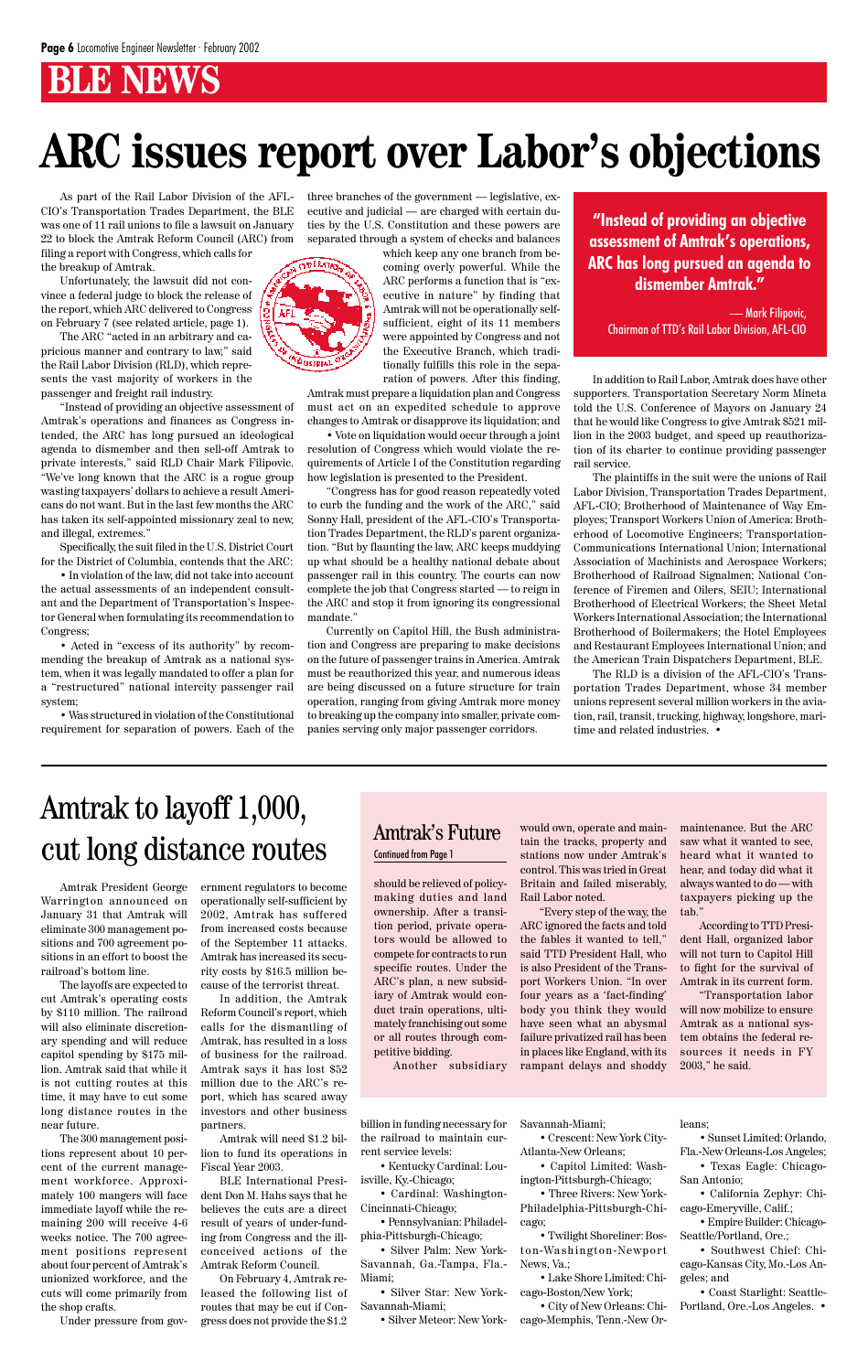### **BLE NEWS**

Yardman (i.e. Train Service crafts); and Locomotive Engineer, Fireman, Hostler, Hostler Helper (i.e., Engine Service crafts) on June 15, 2001 and September 15, 2001.

• The number of employees hired into a Train Service craft or class by the Carrier before November 1, 1985, who were employed by the Carrier and working in a Train Service craft or class as of June 15, 2001 and September 15, 2001.

• The number of employees hired into a Train Service craft or class by the Carrier after November 1, 1985, who were employed by the Carrier and working in a Train Service craft or class as of June 15, 2001 and September 15, 2001.

• The number of employees hired into a Train Service craft or class by the Carrier before November 1, 1985, who were employed by the Carrier and working in an Engine Service craft or class as of June 15, 2001 and September 15, 2001.

• The number of employees hired into a Train Service craft or class by the Carrier after November 1, 1985, who were employed by the Carrier and working in an Engine Service craft or class as of June 15, 2001 and September 15, 2001.

• The seniority rosters covering the period June 15, 2001 through Septem-

#### Kansas City Southern Continued from Page 1

ber 15, 2001, for all periods employed by the Carrier in the Engine Service and Train Service crafts or classes, and the date each person entered the craft or class covered by the seniority roster.

• An analysis of the numbers and percentage of time persons employed in the Train Service craft or class have spent doing tasks in the Engine Service craft or class, for the period of June 15, 2001 and September 15, 2001.

• For any employee hired in the Train Service craft or class before or after November 1, 1985, the number and percentage of such employees receiving or holding certifications as Locomotive Engineers for each year between 1985 and 2001.

• The number of employees in the Train Service craft or class who received a seniority date in the Engineer Service craft or class during the period from June 15, 2001 and September 15, 2001.

• The names of any trainmen who are not certified but currently being trained for engineer certification.

• Copies or a list of all operating, safety and/or incidental work rules that apply to both trainmen and engineers.

• Copies or a list of all operating, safety and/or incident work rules that apply only to trainmen.

• Copies or a list of all operating, safety and/or incidental work rules that apply to only engineers.

- Job descriptions for engineers.
- Job descriptions for trainmen.
- Compare and contrast the pay

scale and incentives or extra pay for trainmen with the pay scale and incentives or extra pay for engineers.

• Define the concept of cross utilization and the concepts of ebb and flow, as well as the differences, if any, between the two concepts.

• Describe the locomotive remote control technology and which employees will be using the new technology.

In a February 1 letter to the NMB, attorneys for the United Transportation Union objected to the time frame of June 15, 2001 to September 15, 2001, stating that the time period was too short.

"This is not a 'preponderance check' to determine in which craft employees should vote, but rather an investigation as to whether a single craft or class of Train and Engine Service

## **BLE ready to defend crafts on KCS**

Employees exists on KCS," the UTU attorneys wrote.

To help in the defense of historic operating craft lines before the NMB, the BLE has retained the services of the Washington, D.C. law firm Baptiste & Wilder, P.C. Roland P. Wilder Jr. will represent the BLE at the NMB.

Mr. Wilder has appeared hundreds of times before the NMB on behalf of various labor clients.

The firm primarily represents labor unions and has years of experience presenting cases before the NMB in both the railroad and airline industries. In addition to the BLE and the International Brotherhood of Teamsters, Baptiste & Wilder have represented mechanics, flight attendants and fleet service employees in hearings before the NMB. •

The derailment of a 112 car CP Rail train on January 18 near Minot, N.D., claimed the life of one local resident, injured two rail crew members, and forced officials to order the evacuation of a portion of the city of Minot.

However, the accident probably would have been much worse had it not been for the quick-thinking train crew members, whose actions prob-

ably prevented further injury and death.

According to BLE Special Representative Dave Ditzel, who represented the BLE Safety Task Force at the scene of the accident, some 30 cars derailed, including approximately 15 tank-cars of anhydrous ammonia, some of which ruptured, causing a release of toxic fumes, which later covered a significant portion of the city.

Immediately following the derailment and the hazmat release, Locomotive Engineer J.A. Olson of BLE Division 160 (Harvey, N.D.) and Conductor Craig Benson, a member of the UTU, "made some quick decisions that saved many more lives and prevented injuries,"

according to the BLE's North Dakota State Legislative Board Chairman Mike Muscha.

After the derailment, the train crew members were able to detach the locomotive power consist from the train and use it to escape the immediate area, including the expanding toxic vapor cloud. Brother Olson continued to send a distress signal from the cab of the locomotive while making sev-

eral emergency calls with a cellular phone.

They proceeded to what they considered a safe distance from the crash site, and ran from the area on foot to escape the toxic cloud. They then warned motorists to turn their vehicles around and not to enter the spill site. Upon leaving the locomotive, they had the presence of mind to bring along the train list and hazmat papers, which helped state and local authorities quickly learn the danger of the toxic cloud.

"There were many reports of injuries due to the toxic cloud that spread in the hours after the derailment, and there probably would have been many more injuries — and possibly deaths — had it not been for the quick thinking of the train crew members who notified authorities regarding the toxic spill," Brother Muscha said.

Brother Muscha also said the derailment highlights the necessity of two-man crews. If only one crew member had been aboard and had been incapacitated during the derailment, then there would have

been no one available to notify local authorities about the deadly cloud of gas headed toward the heavily populated area.

Minot resident John Grabinger, 38, was found dead in his yard, and tests determined his death was related to the derailment. Reports in the local press following the 1:47 a.m. derailment indicated that as early as 3 a.m., many people were already seeking medical care. More than 100 persons were treated in the emergency room at the local Trinity Hospital, where 15 persons were admitted, some in the intensive care unit. Others sought medical attention at the nearby Minot Air Force Base hospital.

Brother Olson received treatment at a local hospital and was later released. The conductor was also taken to the hospital but required further treatment.

The CP Rail train, which had originated in Edmonton, Alberta, with a destination of St. Paul, Minnesota, was traveling eastbound in air temperatures between five to ten degrees below zero, as it ap-

proached the location where the derailment occurred.

At BLE headquarters in Cleveland, BLE President Don Hahs commended the prompt action of the train crew to remove themselves from harm's way. "Had they not acted quickly to get out of the area, we would surely have had a much more tragic outcome to this derailment," he said. "Train crews each day routinely move hundreds of tons of hazardous materials, and in virtually in an instant of time, they can find themselves in a fight for their lives," he continued. "This is a part of railroading that our people must live with each and every day they work, and something the general public seldom considers as they watch trains go by them at grade crossings, or pass through various towns and cities in Canada and the United States."

In speaking of the locomotive engineer, J. A. Olson, BLE Division 160 Local Chairman Craig Thurow said, "Jim is a very dedicated and conscientious engineer, who is well liked by all of his co-workers. I speak for all the members of Division 160 to say were concerned about the welfare of Jim, and all those involved in this incident." The Federal Railroad Administration and the National Transportation Safety Board (NTSB) spearheaded the accident investigation. The NTSB assumed supervision of the investigation and has undertaken the process of accident cause finding. Typically, the process leading to a final cause determination by the NTSB can take up to a year complete.

The BLE dispatched its Safety Task Force to the scene, where the BLE was made a party-of-interest in the NTSB's investigation. •

### **Quick-thinking train crew averts potential disaster**



Roland P. Wilder Jr., left, will represent the BLE before the National Mediation Board to protect historic rail operating crafts. He discusses case material with, from left, ID Staff Attorney T.C. Brennan and General Secretary-Treasurer W.C. Walpert.